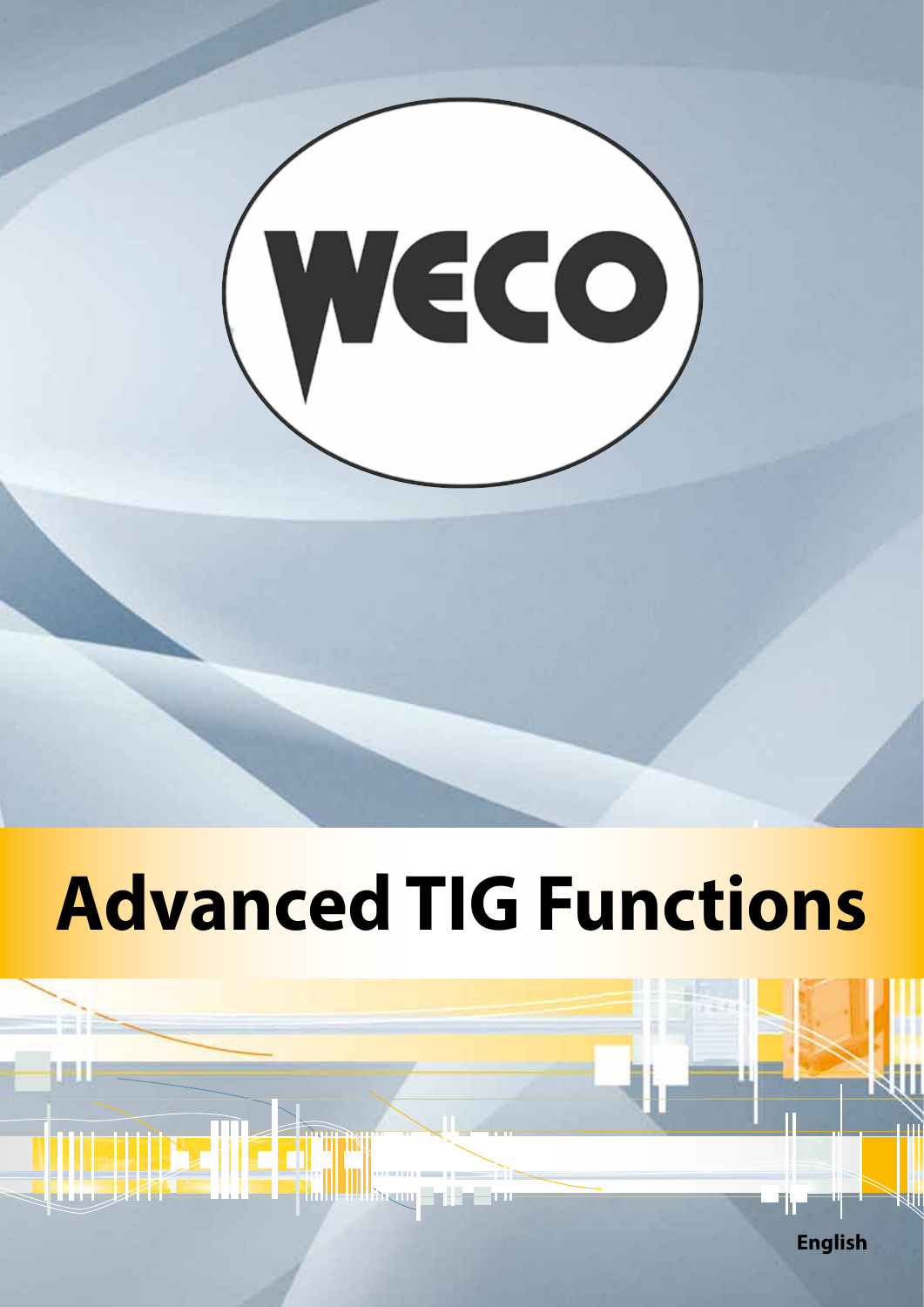### **Advanced TIG functions**

### Weco has developped some innovative **TIG** functions in order to find out an effective solution for any application. Also the impossible becomes possible.

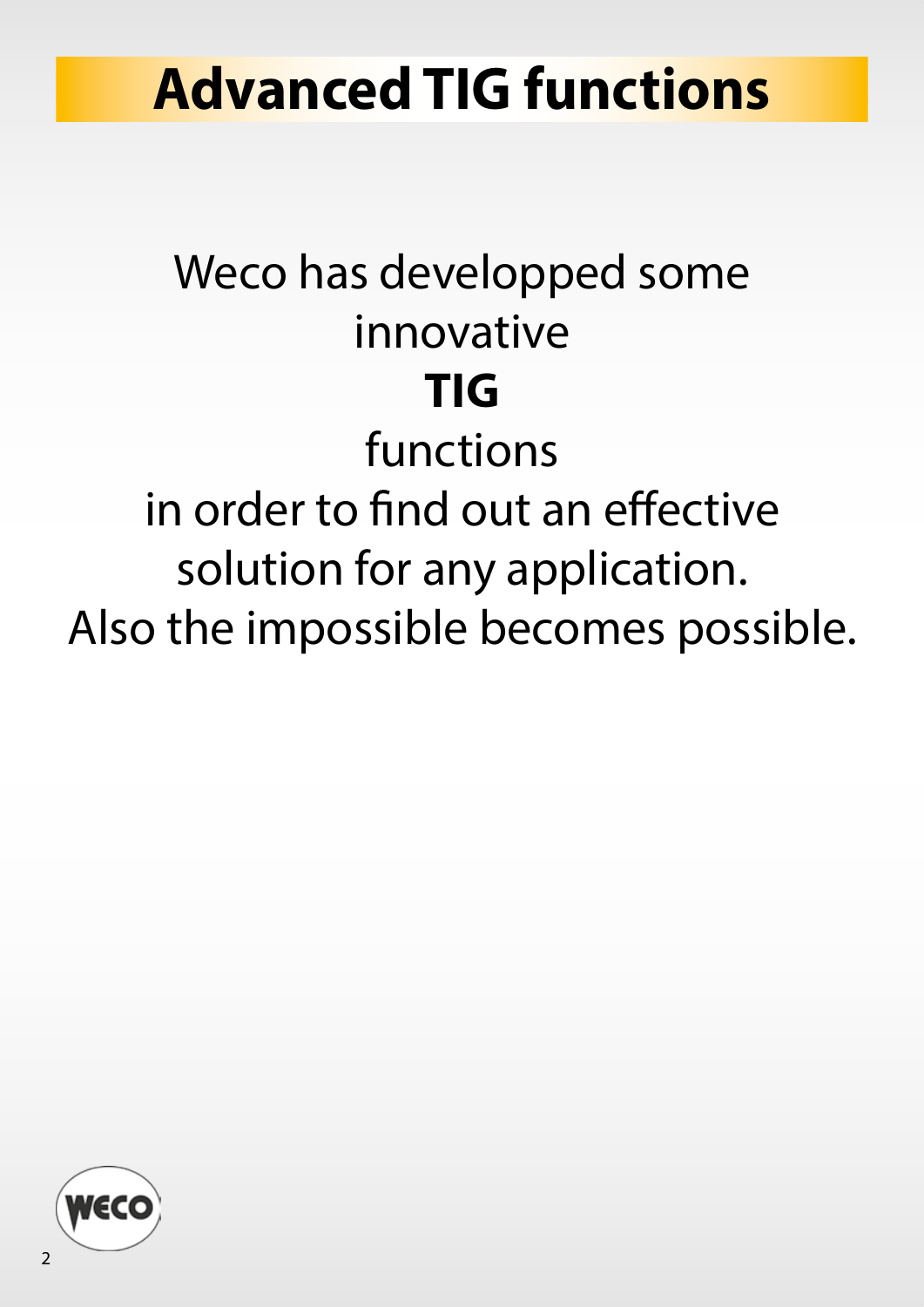## **Advanced DC TIG functions**



Q-Start (Quick Start) ... 4







MULTITACK ... 10

### **Advanced AC TIG functions**





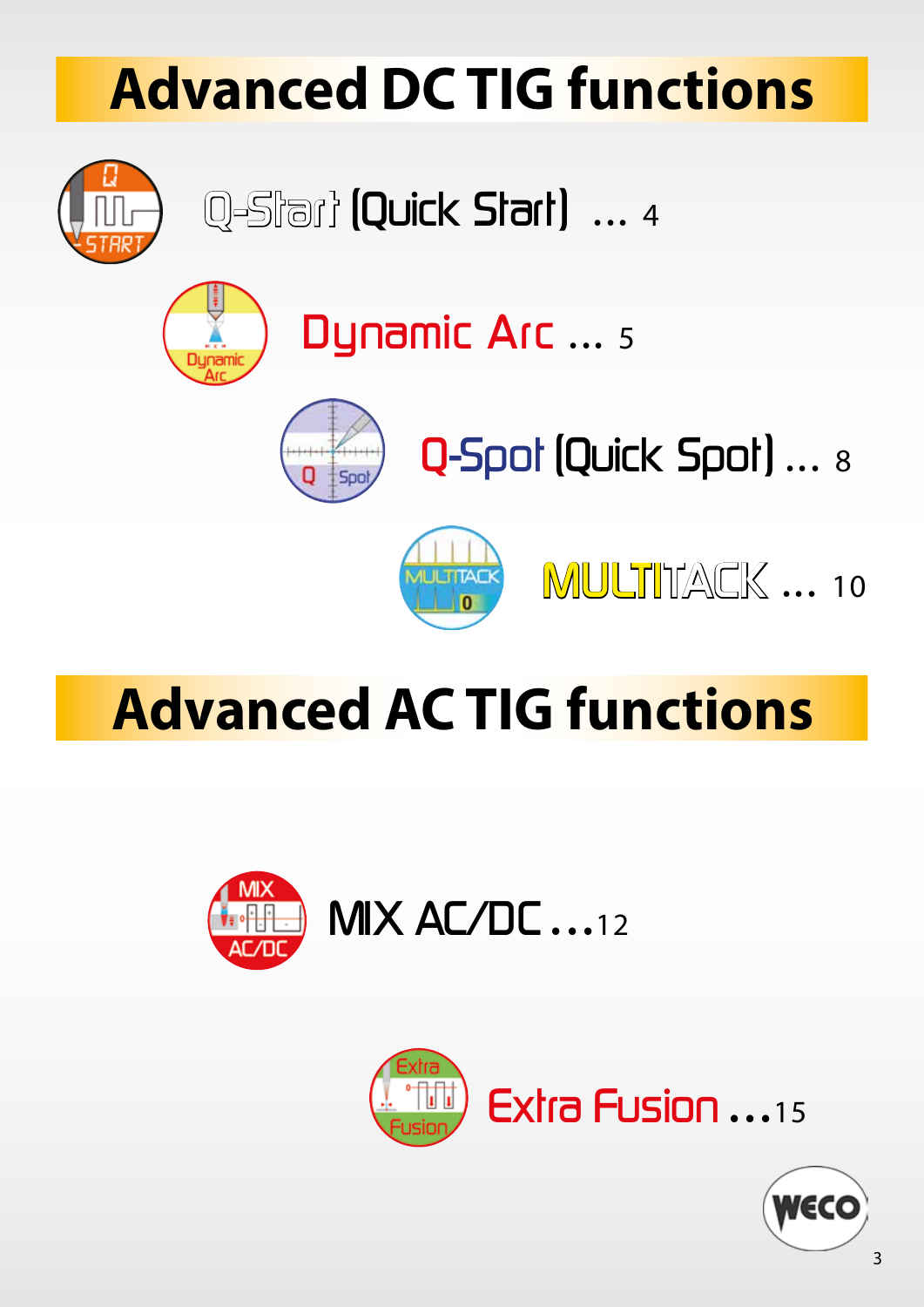### Q-Start (Quick Start)



The Q-START (Quick Start) function makes it possible to minimise sheet tacking. A series of adjustable duration pulses creates a movement of molten material between the two edges in order to accelerate the join. This function is invaluable in the case of seams with slight openings or with irregular preparation.

The alternation of high and low current pulses constantly changes the electric arc geometry from wide to narrow. Movement of the molten material, which, follows the arc geometry, is such that the two molten edges are rapidly brought into contact.

The duration of the series of pulses can be adjusted, (from 0.1 to 60seconds) depending on the thickness and shape.

#### **Q-Start Applications**



Q-START results consist in a more rapid start of the welding process.

When it is used for the tacking, it is possible to obtain very clear spots without any oxidation stains.

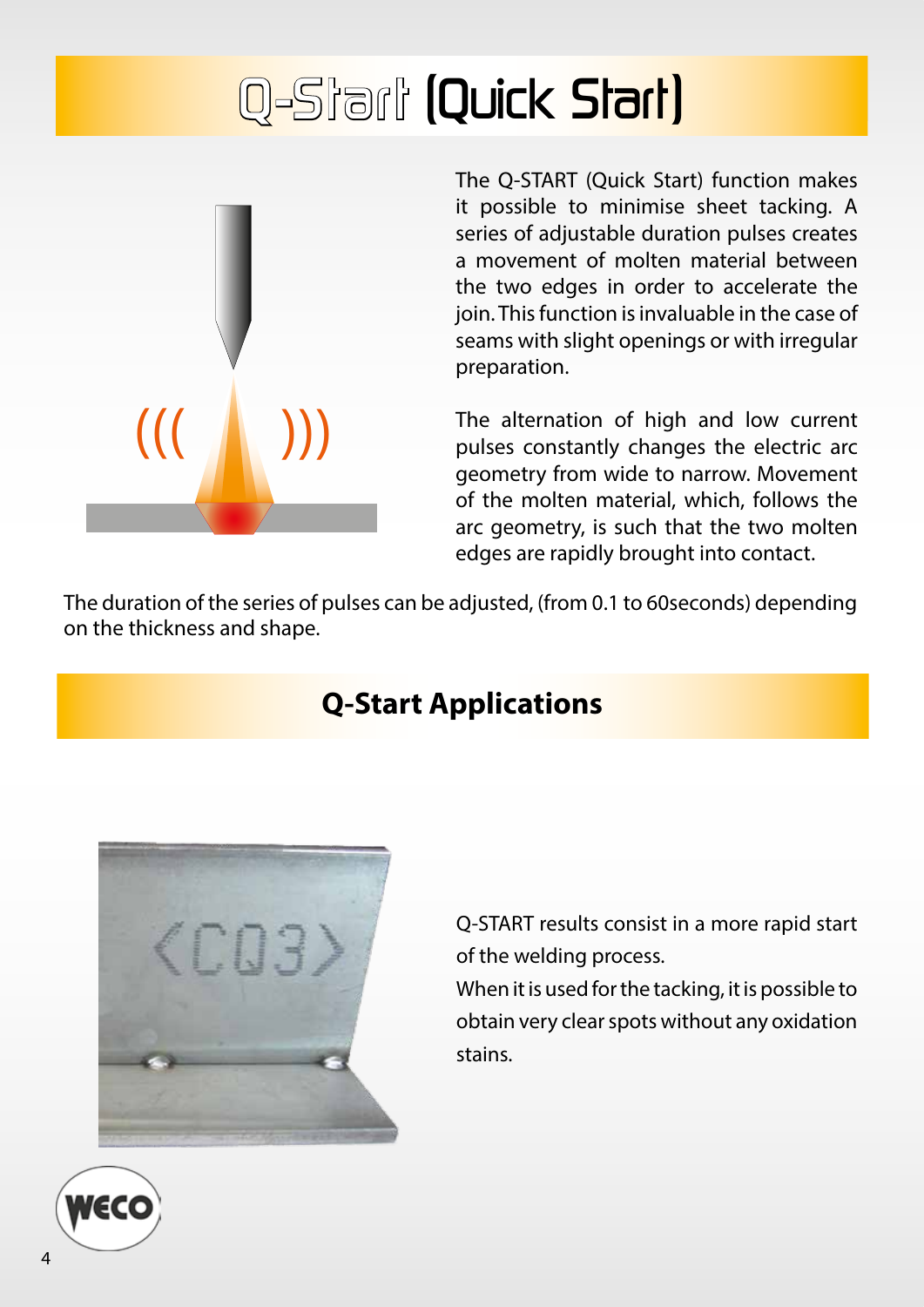### Dynamic Arc

The Dynamic Arc function allows an increase of the welding current when the arc voltage decreases and vice versa (the power source reduces the welding current if the arc voltage increases).

The DynamicArc value can be adjusted from a minimum of 1 Ampere to a maximum of 50 Ampere per each variation of 1 Volt, wether positive or negative.

This value must be set in accordance with the thickness of the base material, and the type of processing that has to be carried out (recommended values between 1A and 20A for thin gauges and values between 20A e 50A for thicker gauges). It follows that in spite of the arc length variations the energy absorption remains constant.



When the arc length changes, the melting pool (D) becomes wider with consequent increase of the heat output on the base material which is subjected to overheating.

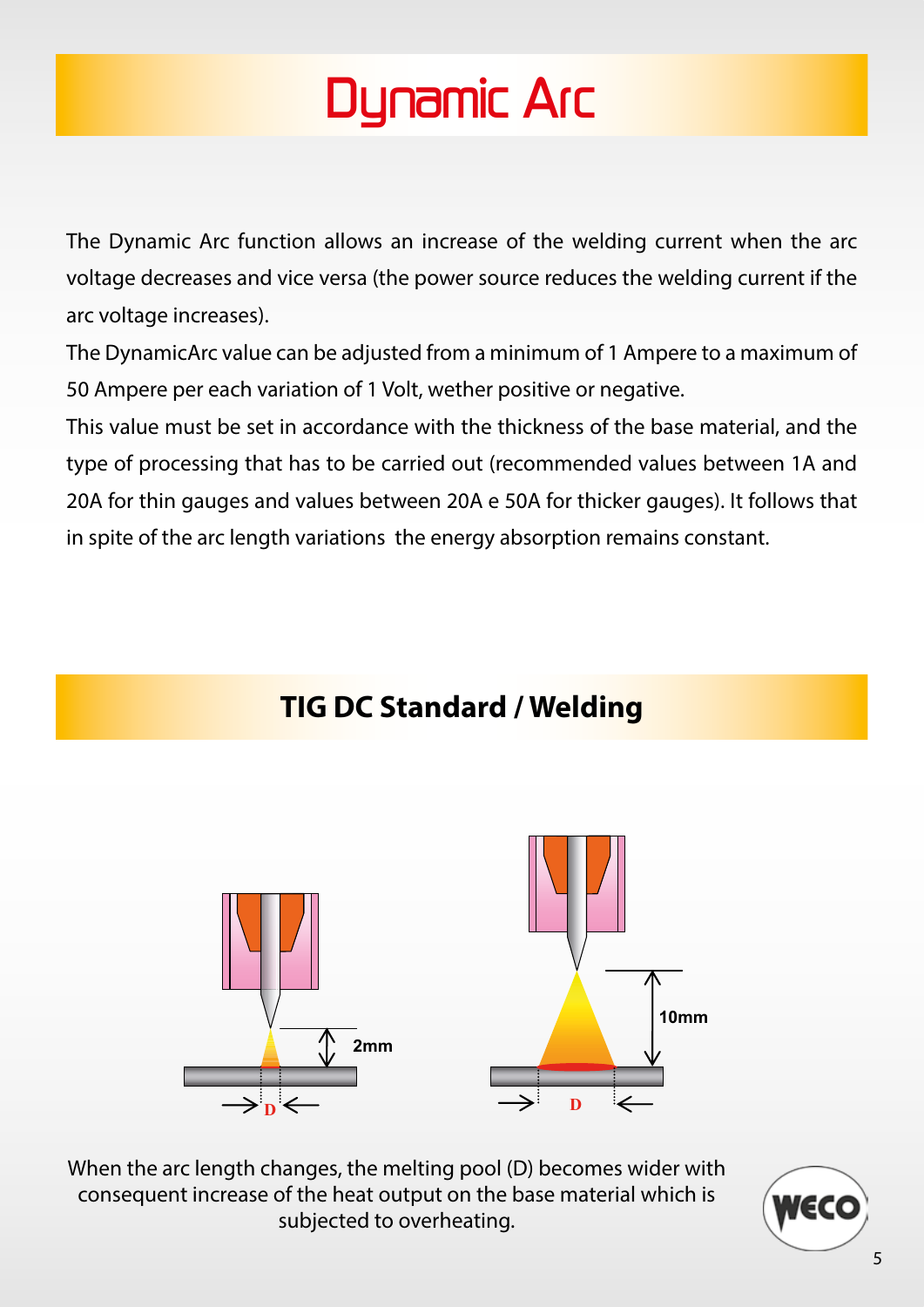#### **Dynamic Arc TIG DC Welding**



When the arc length changes, the melting pool maintains exactly the same width (D) avoiding the base material' s overheating, any plastic deformation and any loss of its mechanical features.



The Dynamic Arc function permitts the welding with extremely short arcs. When the electrode is very close to the base material, the current increase avoids the contact by the shifting of the welding pool. This prevents both the electrode's sticking at the material and the inclusion of tungsten' s particles on the deposit.

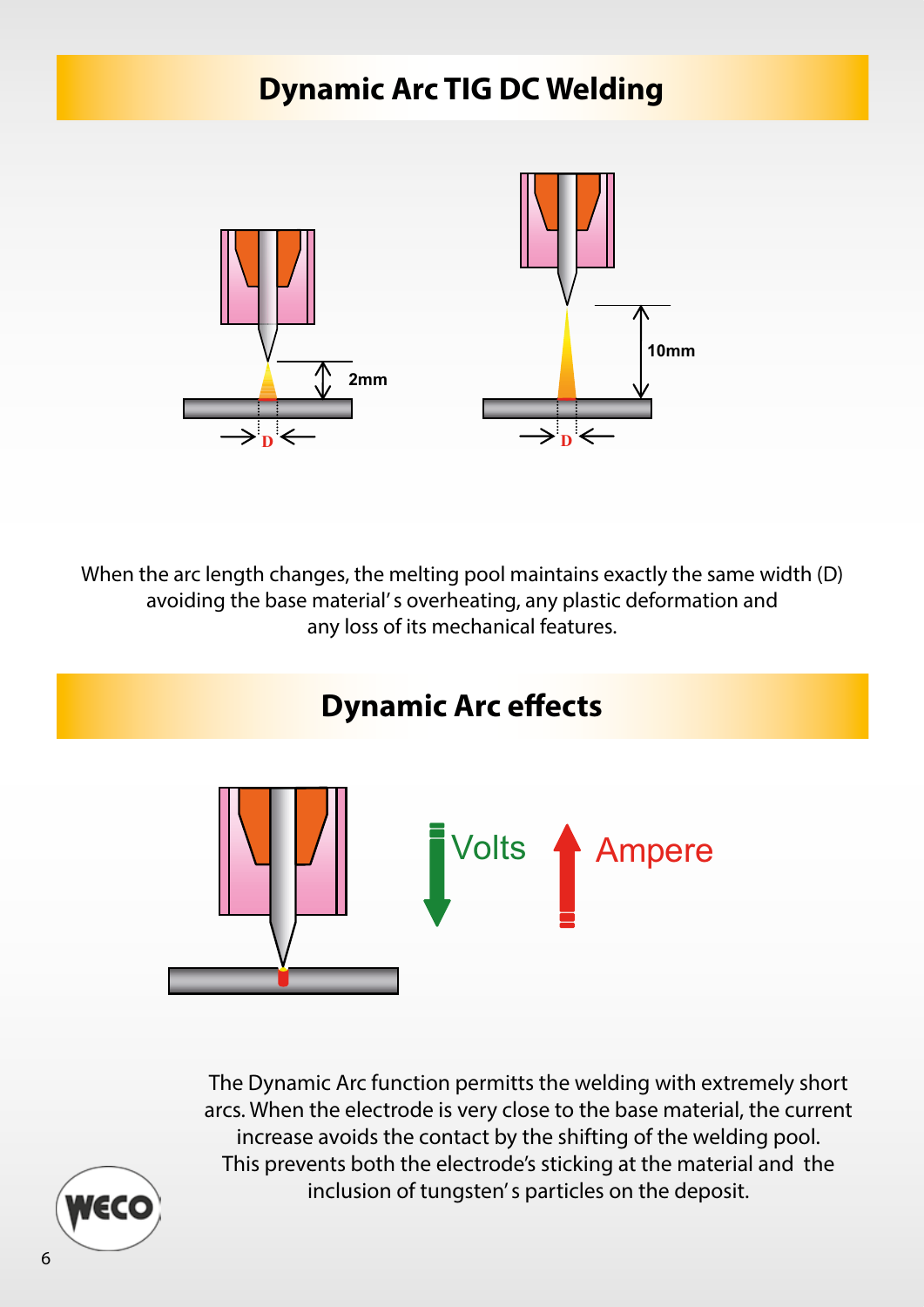#### **Dynamic Arc Benefits**

- Faster welding.
- Reduced plastic deformation of the welded part.
- Increased vertex penetration.
- Heat concentrated only at the point of the weld and not in the surrounding area.
- Less oxidation of the part and hence reduced cost of post welding operations.
- Improved control of the first root pass (helpful for plumbers and plant engineers).
- Less risk of electrode sticking when it touches the weld puddle.
- Easy welding also on irregular preparated pices.
- Reduced margin of error and increased arc stability in spite of torch moving variation.
- Through the combination between Puls and High frequency it is possible the obtaining of a very focused arc with higher power density.

#### **Dynamic Arc Applications**



TIG DC continuous fillet weld without additional material



TIG DC continuous fillet weld without additional material by Dynamic Arc

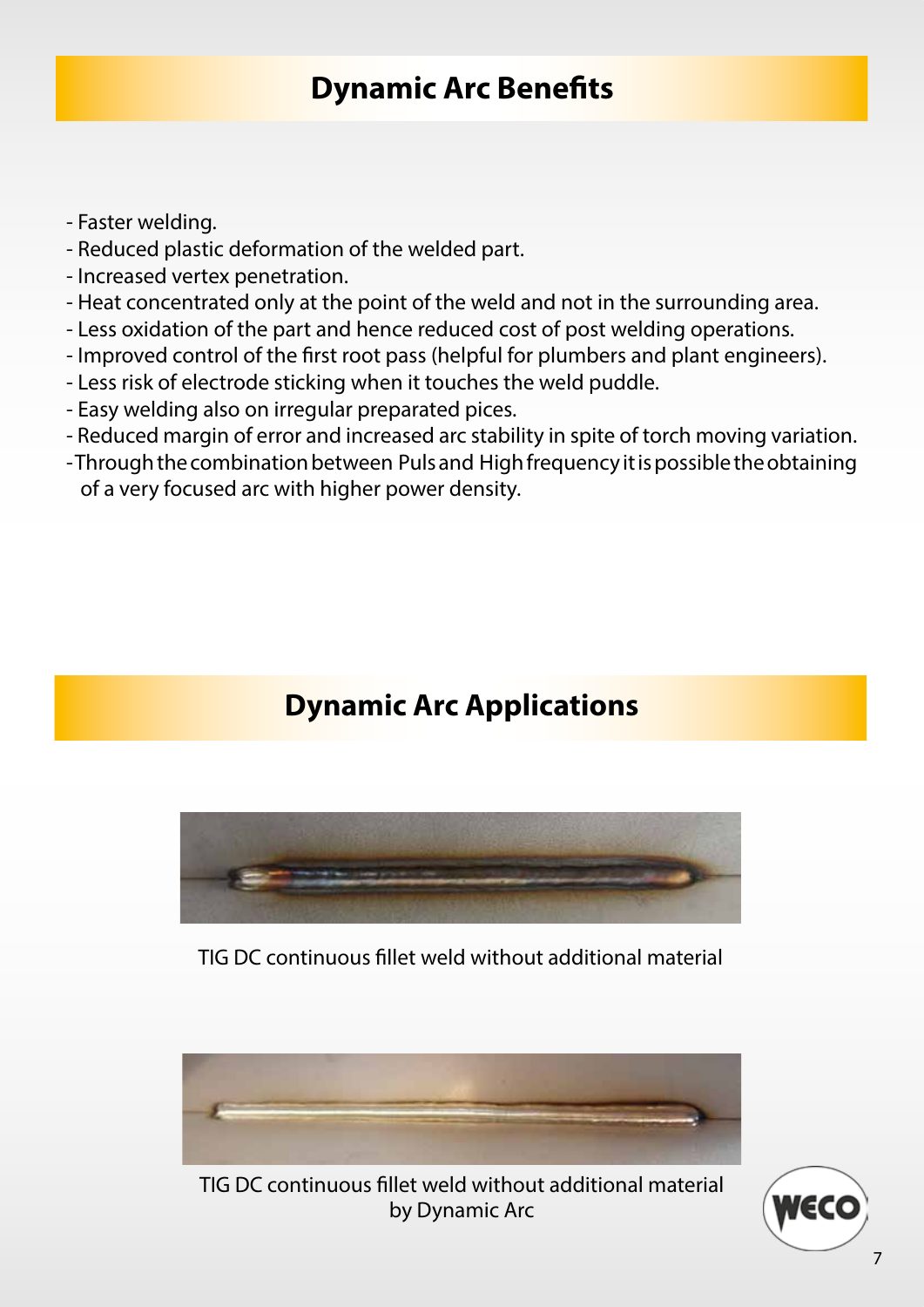

The new Q-Spot function greatly facilitates the spot welding process:

- It allows precise positioning of the electrode in the point to be joined (at the closest possible distance); the electrode is conveniently placed on the fixing point so the operator can perfectly control the entire cycle.
- Once the electrode is lifted the machine emits a welding current pulse with a present time. This means that the sheet metal edges are instantly joined with the minimum heat transfer.
- The risk of contamination of the joint and the electrode falls significantly.



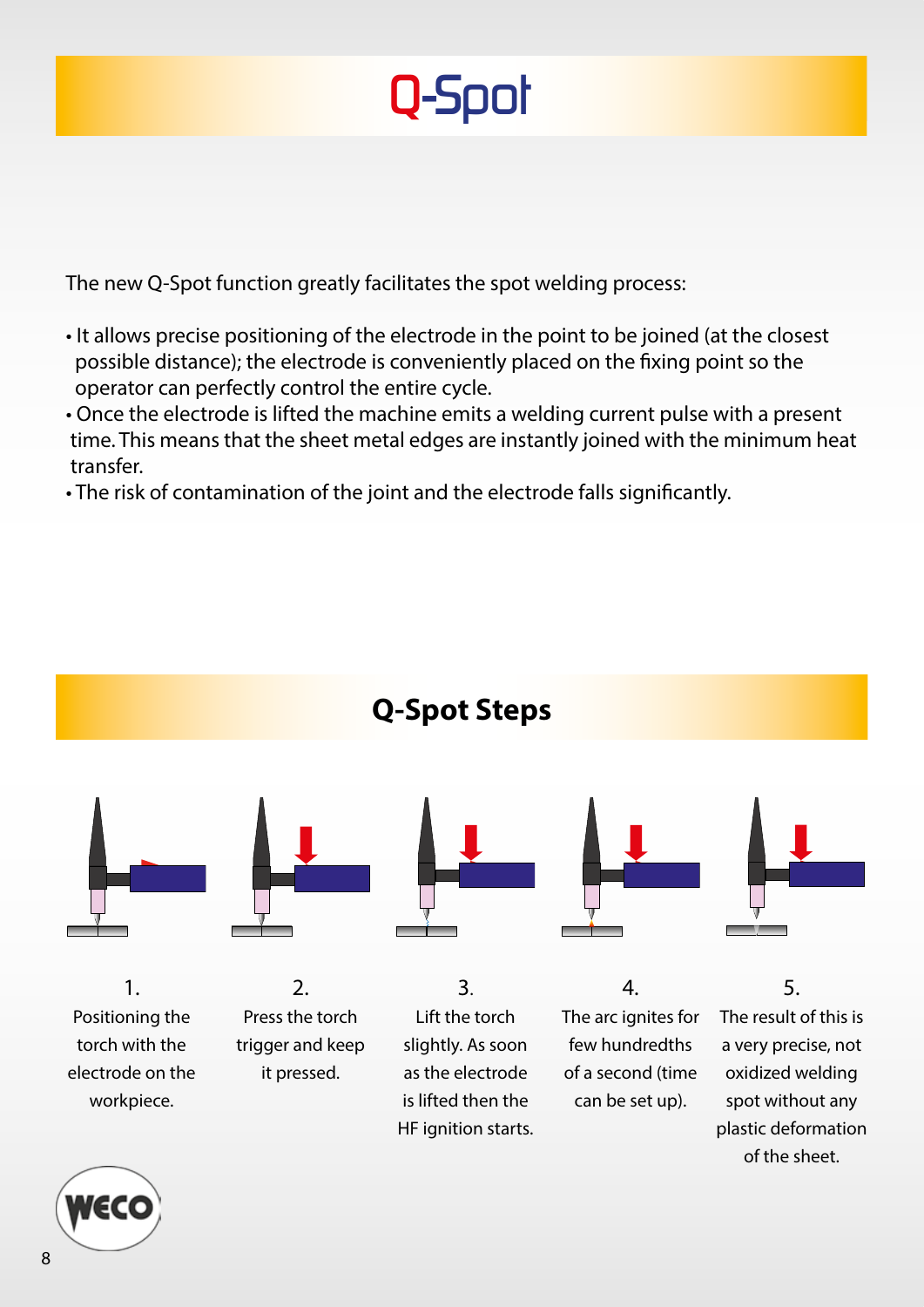### **Q-Spot Applications**



Butt-weld 0,6mm



Pipe weld application 5/4 x 2mm



Fillet 0,6mm

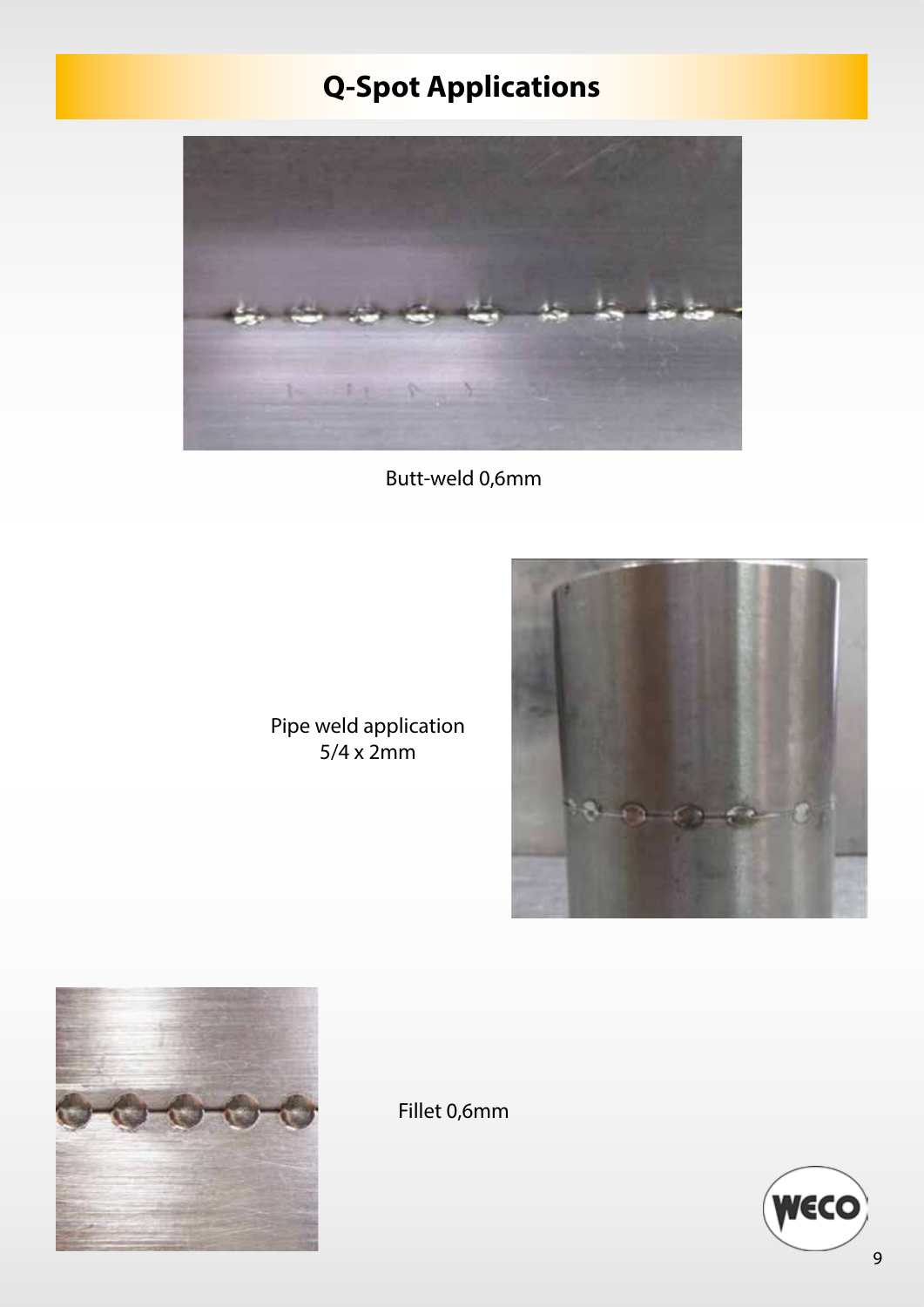

This function makes it possible to minimize the heat output when joining two gauge parts.

The series of arc strikes at short time intervals allows the material to cool during the pause between one strike and the next and thus minimizes its deformation. The facility to adjust the frequency of the series of arc strikes in the time unit makes it possible to adapt the electric arc to the welding speed and the join geometry.

#### **TIG DC Standard Welding**



The continuous welding current supplies a continuous energy that prevents the workpiece cooling and causes its overheating with consequent excessive penetration and deformation.

Using a pulsed current it is possible to reduce the overheating' s effect, but not totally, in fact the arc remains always alight and so it keeps on to supplying both power and heat.

 $\textbf{N}\textbf{\texttt{\textsf{CC}}}\textbf{\textsf{O}}$  overheating and excessive penetration.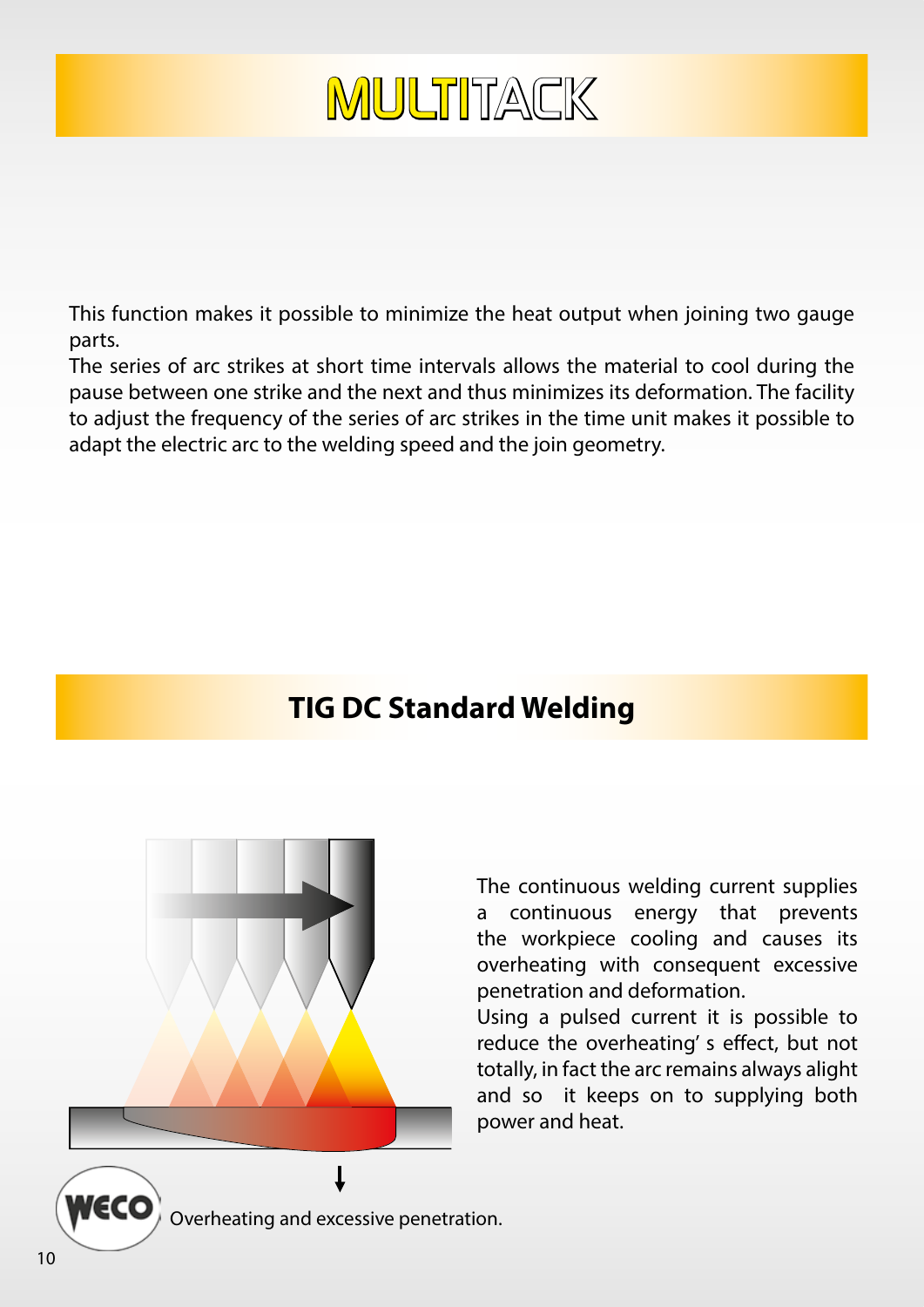#### **MULTITACK Welding**



The series of repeated arc strikes at short time intervals allows the material to cool during the pause between one strike and the next.

The Adjusting of the arc strikes' frequency in the time unit, makes it possible the optimizing both of the welding penetration and execution speed, above all the heat output remains under control with consequent reduced workpiece's deformation.

#### **MULTITACK Applications**



In the fillet welding it is possible the use of Multitack which allows to achieve excellent results. The weld remains white and without any oxidation, thus prevents the acid treatments which often must be applied post welding.

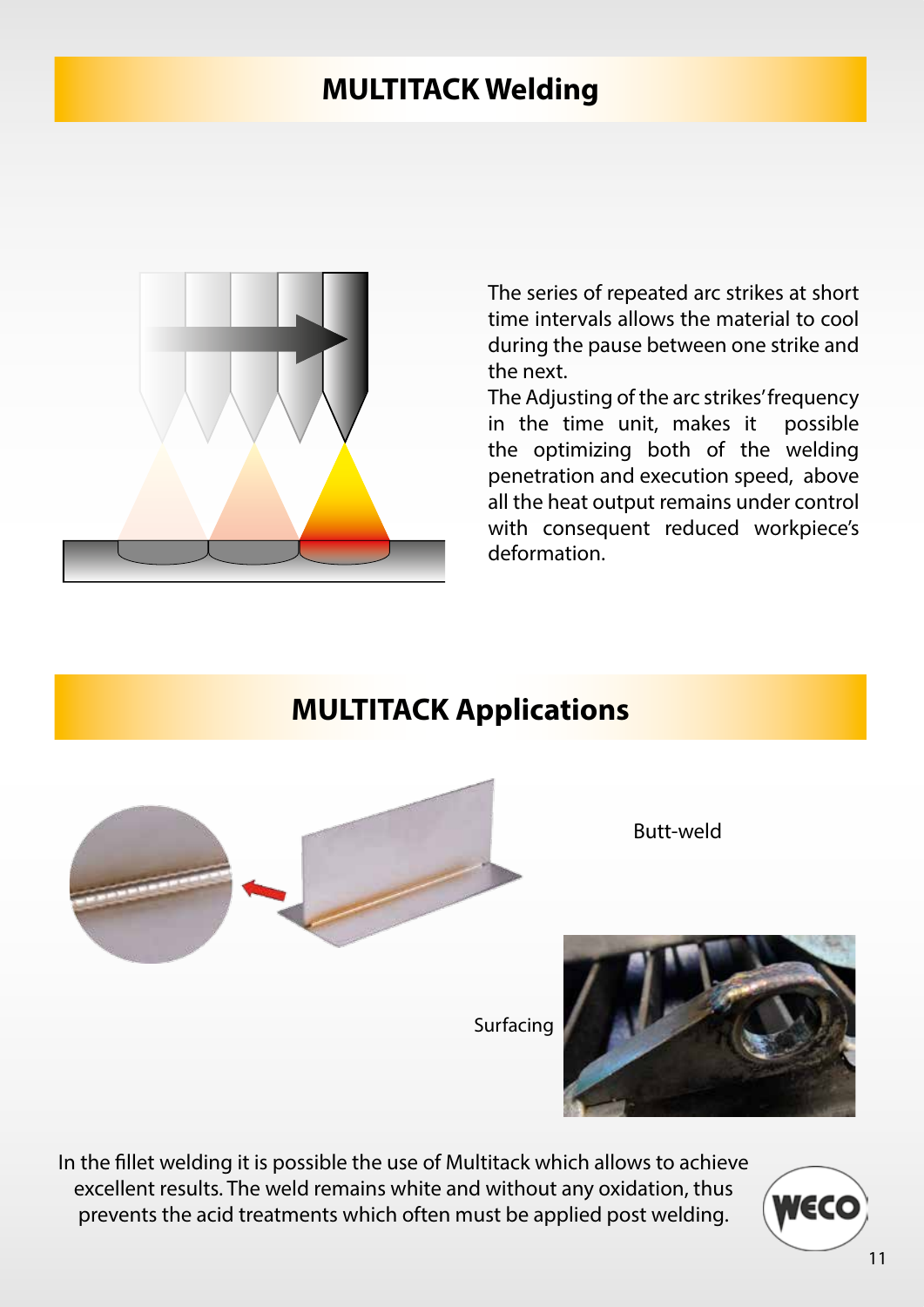### MIX AC/DC



This function makes it possible to modulate the welding current, alternating a half-period of TIG AC with a half-period of TIG DC-. This means that the efficacy of AC TIG welding can be combined with the high penetration of DC TIG welding, thus obtaining high welding speed and creating the weld puddle rapidly on a cold workpiece. It is also possible to weld heavier gauges with lower amperage, since the DC- portion is far higher than when using an entirely AC waveform. The operator adjustable parameter is the percentage of AC waveform compared to DC- waveform over the entire period, which can be varied from 10% to 80%.

**Half-period AC**



During the TIG AC half-period there is the pickling of the weld puddle.

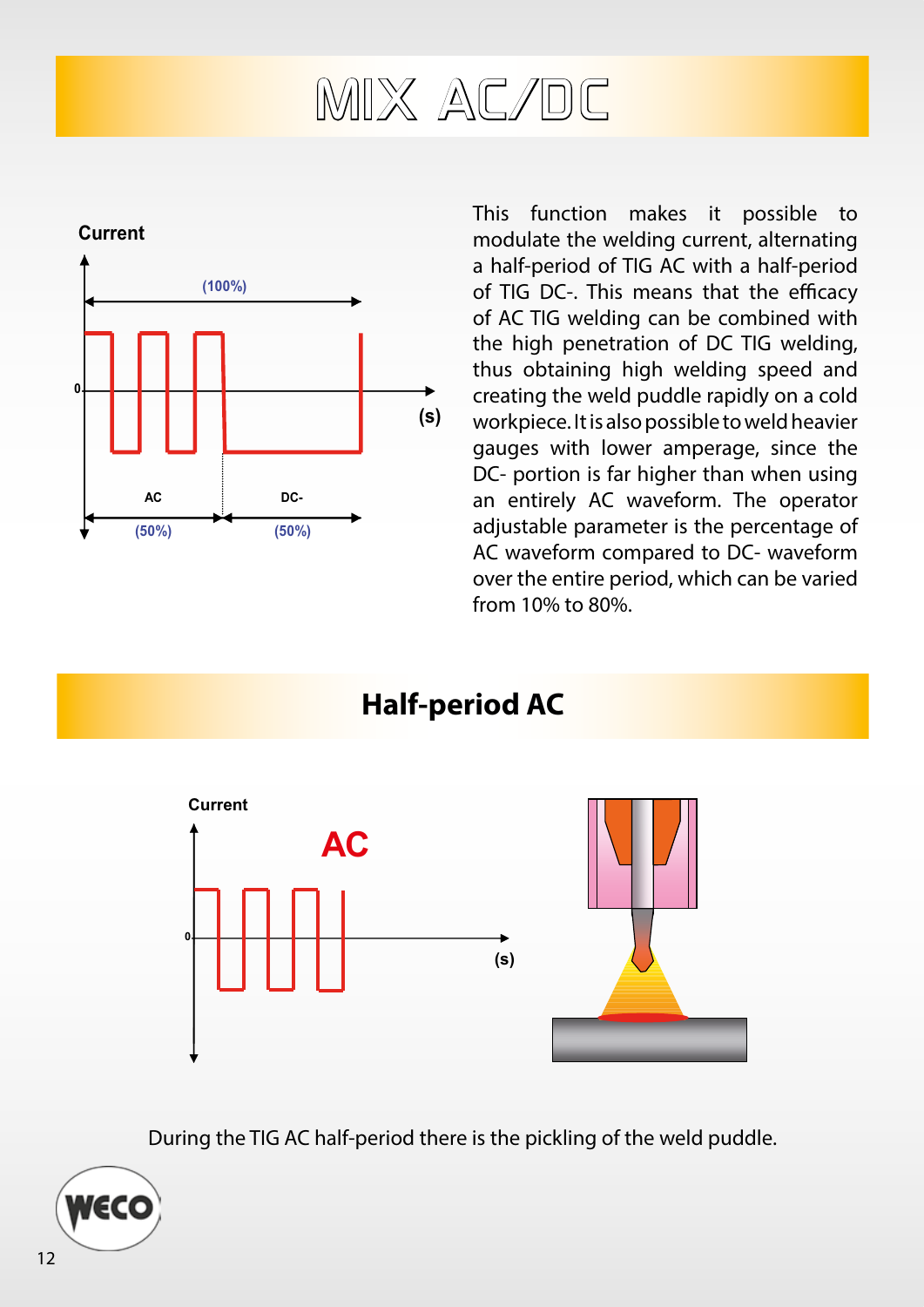#### **Half-period DC-**



During the TIG DC half period there is high penetration in the workpiece.

#### **Main benefits of MIX AC/DC**

- Welding of heavy gauge sheets with lower current than necessary when using an exclusively AC supply
- Very fast execution thanks to the high percentage of DC current present in the period
- Very fast creation of the weld puddle (ideal for facing of tools, dies and heavy gauge castings)
- Welding of extremely diverse thickness sheets (1 mm to 10 mm)

It is good practice never to exceed the value of 50% DC - waveform, which would otherwise impair the pickling of the part and the appearance of the weld bead.

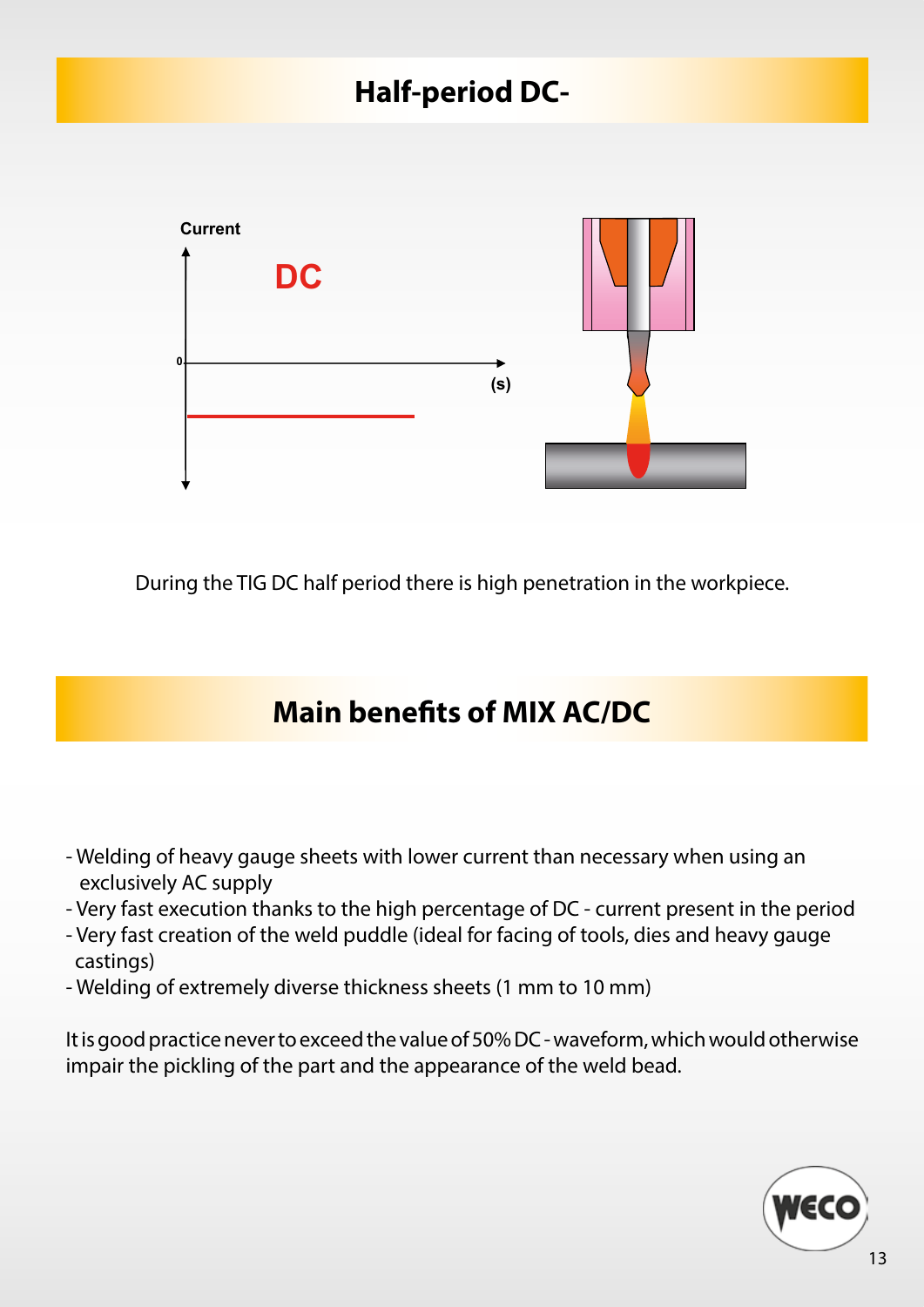### **MIX AC/DC Applications**



Welding of diverse thikness sheets: The concentration of the energy transfered to the workpiece allows the control of the fusion bath and the joining of different thikness sheets.

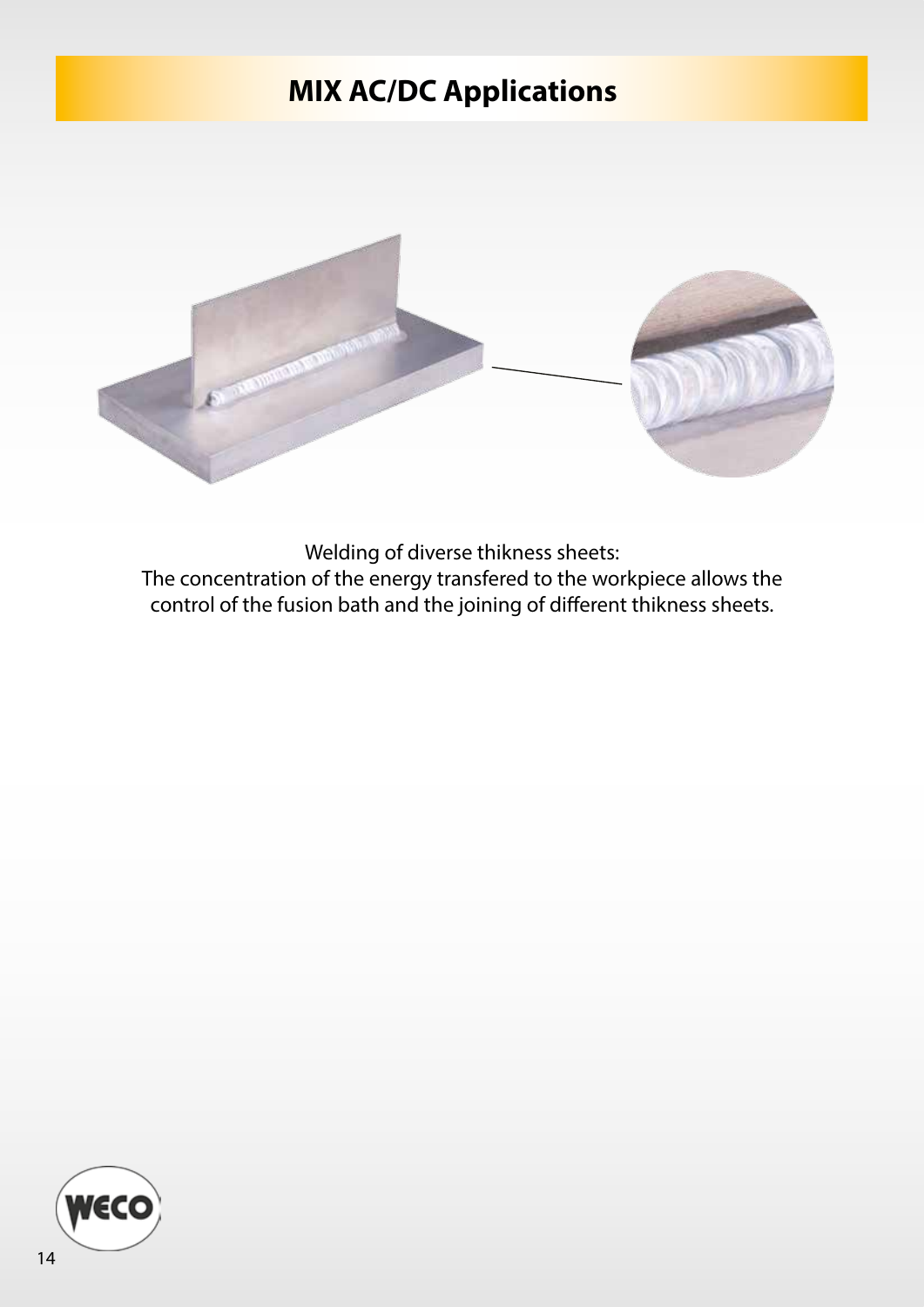### Extra Fusion



Thus function makes it possible to shift the waveform towards the negative part with respect to zero. This makes it possible to create a highly penetrative and precise fusion bath so that very light gauge sheets can be welded with an electrode tip comparable to that of an electrode for DC - TIG welding. The adjustable value in our AC/DC TIG power sources ranges from 0% to 80% (with respect to the DC half-wave percentage).

The Extra Fusion function is not recommended when welding heavy gauges because the DC+ component is insufficient to ensure optimal cleaning (pickling) of the part during the welding process.



Fillet welding of specific 0,8mm thikness sheet